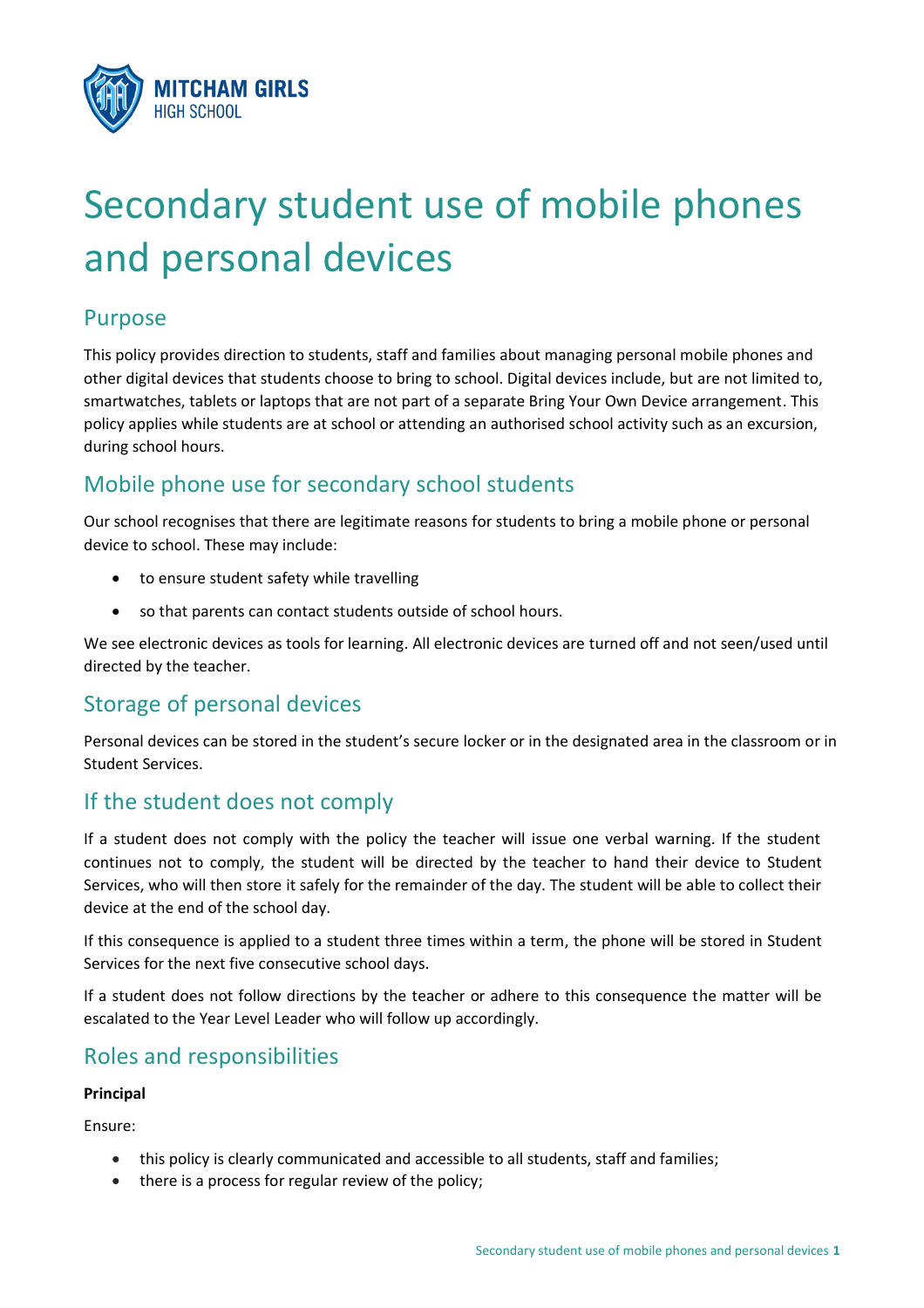

- secure storage is provided for student personal devices that are handed in to school staff and individual lockers that the school provides for students to store their belongings are appropriately secure;
- processes are in place for monitoring internet and school network use by all members of the school community;
- enforcement of the school's policy and responses to instances of non-compliance;
- school reports and responds to incidents of inappropriate use of personal devices in line with department policy and procedures and any legislative requirements;
- consideration of requests for exemptions from the school policy from parents, adult or independent students on a case-by-case basis and ensure that approved exemptions are documented, that relevant staff are informed about students' exemptions.
- x that staff model appropriate use of mobile phones and support families to understand the importance of promoting safe, responsible and respectful use of mobile phones to their children.

### **School staff**

- Deliver learning opportunities and maintain a safe and productive learning environment. Take steps to minimise distractions from the non-educational use of personal devices in the learning environment.
- Respond to instances of non-compliance in line with the school's policy.
- Report and respond to incidents of inappropriate use of personal devices in line with department policy and procedures and any legislative requirements.
- Ensure that any student personal devices handed in for their care are stored in a secure location and are returned to the student (or their parent).
- x Model appropriate use of mobile phones and support families to understand the importance of promoting safe, responsible and respectful use of mobile phones to their children.

#### **Students**

- Comply with the requirements of the school's policy and follow all reasonable directions from the Principal and school staff.
- If permitted to use a mobile phone or personal device in line with this policy, do so in a safe, responsible and respectful way and support peers to do the same.
- Communicate respectfully with others and do not use a mobile phone or other personal device to bully, harass or threaten another person.
- Respect others' rights to privacy and do not take photos, film or audio records of other people without their knowledge or permission.

#### **Parents**

- Support the implementation of the school's policy, including the consequences for noncompliance with the policy.
- Use the school's formal communication channels in all instances to communicate with the school (including where a student requires early collection from school). Encourage their child to always report to a school staff member in the first instance if they become unwell or experience an issue at school.
- x Recognise the important role they play in supporting their child to use their mobile phone (or other personal device) in a safe, responsible and respectful way.

## Communication and review